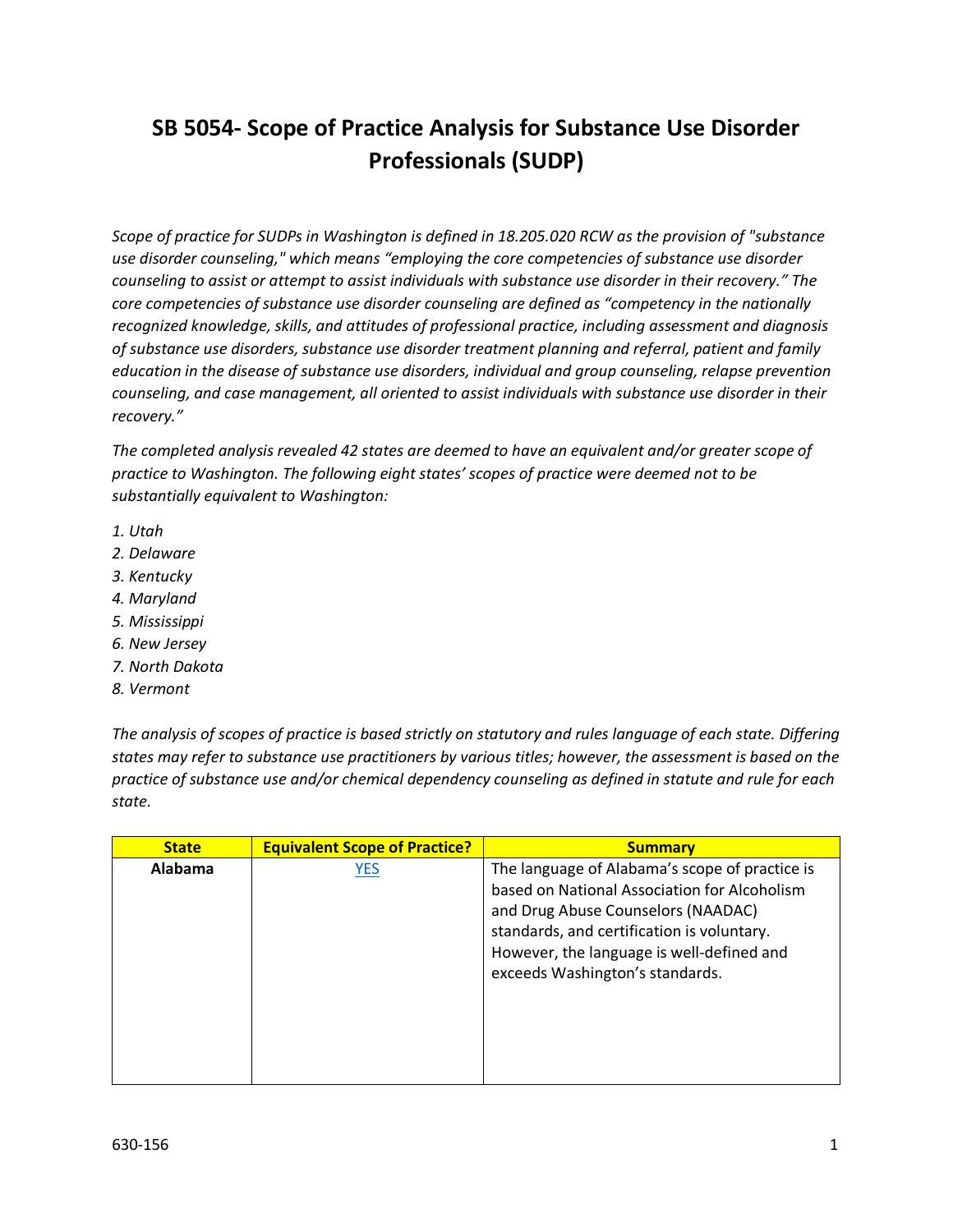| <b>State</b>      | <b>Equivalent Scope of Practice?</b>                                                                                                             | <b>Summary</b>                                                                                                                                                                                                                                                                                                         |
|-------------------|--------------------------------------------------------------------------------------------------------------------------------------------------|------------------------------------------------------------------------------------------------------------------------------------------------------------------------------------------------------------------------------------------------------------------------------------------------------------------------|
| Alaska            | YES - Refer to Alaska Core<br>Competencies                                                                                                       | The scope of practice language for Alaska is well-<br>defined and is assessed as greater in<br>equivalence to Washington's. The language<br>within the scope suggest the use of tools to<br>address Alaskan natives and other cultural needs<br>along with referral and service coordination<br>protocols.             |
| <b>Arizona</b>    | <b>YES - ARC 32-3251</b>                                                                                                                         | Licensed associate substance abuse counselor<br>(LSAC) and licensed independent substance<br>abuse counselor.<br>Arizona's scope of practice is similar to<br>Washington's and we consider it substantially<br>equivalent.                                                                                             |
|                   |                                                                                                                                                  | The language references the use of general<br>counseling theories, based on research, to treat<br>clients with substance abuse and chemical<br>dependency issues.                                                                                                                                                      |
| <b>Arkansas</b>   | <b>YES</b>                                                                                                                                       | Arkansas's scope of practice is focused on<br>substance use protocols and considered<br>substantially equivalent to Washington's.                                                                                                                                                                                      |
| <b>California</b> | YES - Refer to California<br><b>Consortium of Addiction</b><br><b>Programs and Professionals</b><br><b>Application with core</b><br>competencies | California's scope of practice is considered<br>equivalent to Washington's.<br>The language references Substance Abuse and<br>Mental Health Services Administration's<br>(SAMHSA) Technical Assistance Publication 21<br>(TAP 21) competency requirements and<br>consultation with other professionals as<br>required. |
| Colorado          | <b>YES - Refer to Colorado Office</b><br>of Behavioral Health                                                                                    | Certified addictions counselor (CAC II), certified<br>addictions counselor (CAC III), licensed addiction<br>counselor (LAD)<br>Colorado's scope of practice is well-defined and<br>exceeds that of Washington.                                                                                                         |
|                   |                                                                                                                                                  | The scope language includes references to<br>service planning, on-going continuity of care,<br>advocacy, referral, crisis intervention, recovery<br>management, and culturally specific protocols.<br>The scope language also allows counseling to<br>involve family members as part of the treatment<br>plan.         |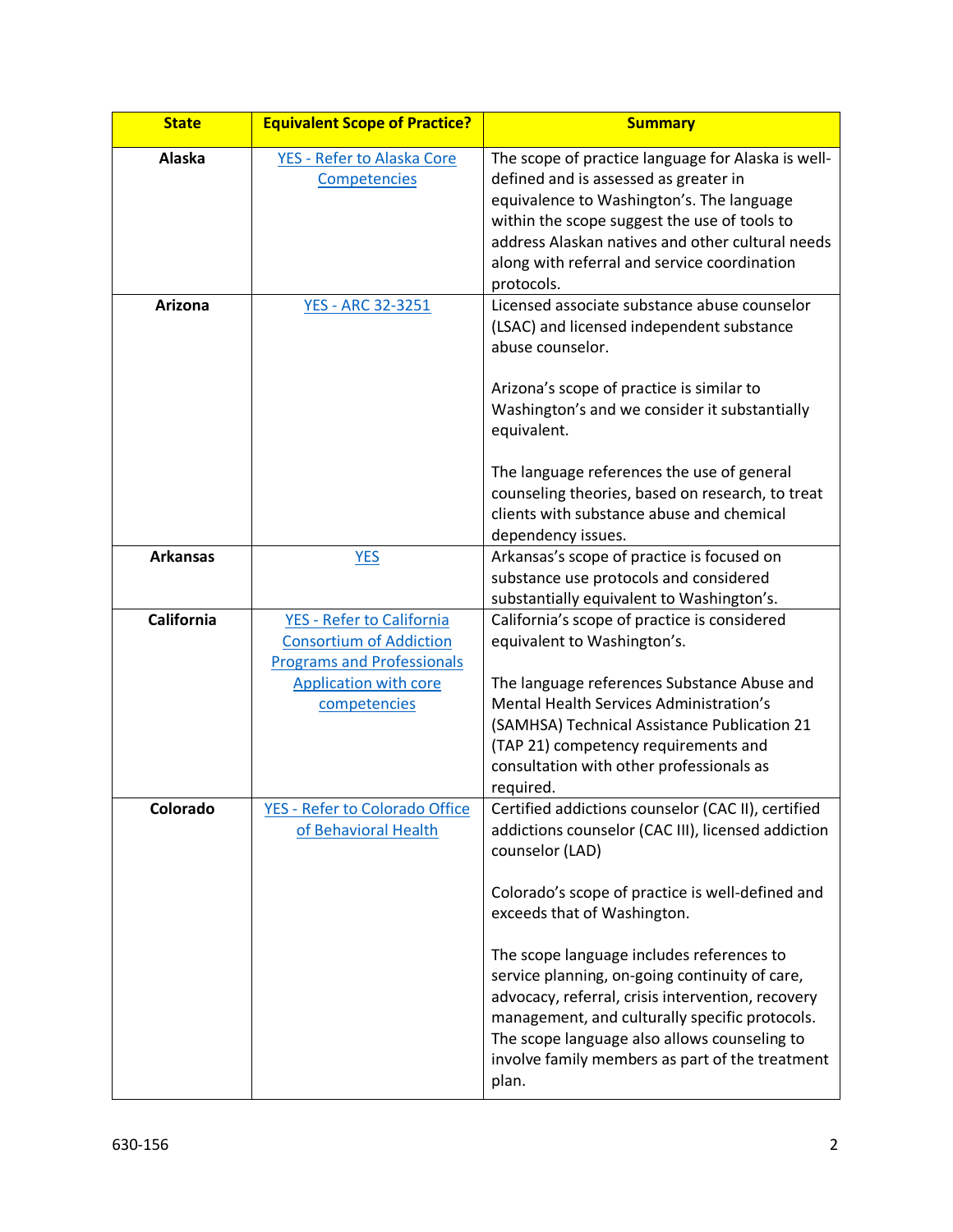| <b>State</b>                   | <b>Equivalent Scope of Practice?</b>                                              | <b>Summary</b>                                                                                                                                                                                                                                                                                                                       |
|--------------------------------|-----------------------------------------------------------------------------------|--------------------------------------------------------------------------------------------------------------------------------------------------------------------------------------------------------------------------------------------------------------------------------------------------------------------------------------|
| Connecticut                    | <b>YES</b>                                                                        | Connecticut's scope of practice is substantially<br>equivalent to Washington's.                                                                                                                                                                                                                                                      |
| <b>Delaware</b>                | $NO$                                                                              | The language of Delaware's scope of practice<br>does not specifically indicate the independent<br>practice of assessing, diagnosing, and treating<br>people with substance use disorders.                                                                                                                                            |
| <b>District of</b><br>Columbia | <b>YES</b>                                                                        | The District of Columbia's scope of practice is<br>not as defined as Washington's, but is<br>considered substantially equivalent.                                                                                                                                                                                                    |
| <b>Florida</b>                 | <b>Yes</b>                                                                        | The language of Florida's scope of practice is<br>based on International Certification &<br>Reciprocity Consortium (IC&RC) standards, and<br>is substantially equivalent to Washington's<br>standards.                                                                                                                               |
| Georgia                        | <b>YES</b>                                                                        | The language of Georgia's scope of practice is<br>based on National Association for Alcoholism<br>and Drug Abuse Counselors (NAADAC)<br>standards, and certification is voluntary.<br>However, the language is well-defined and<br>exceeds Washington's standards.                                                                   |
| Hawaii                         | <b>YES</b>                                                                        | Hawaii's scope of practice is substantially<br>equivalent to Washington's.                                                                                                                                                                                                                                                           |
| Idaho                          | YES - Refer to Idaho's Board of<br><b>Alcohol/Drug Counselor</b><br>Certification | Idaho's scope of practice language is well-<br>defined and greater than equivalent to<br>Washington's.                                                                                                                                                                                                                               |
|                                |                                                                                   | The scope includes ability to diagnose, treat, and<br>provide case management for individuals with<br>substance use disorder along from their families;<br>it also includes protocols for referrals,<br>community education, trauma informed care<br>and continuity of care, including discharge<br>planning and relapse prevention. |
| <b>Illinois</b>                | <b>YES</b>                                                                        | Illinois' scope of practice is substantially<br>equivalent to Washington's.                                                                                                                                                                                                                                                          |
| Indiana                        | <b>YES</b>                                                                        | The language of Indiana's scope of practice is<br>well-defined and exceeds Washington's<br>standards.                                                                                                                                                                                                                                |
| lowa                           | <b>YES</b>                                                                        | The language of Iowa's scope of practice is not<br>as defined as Washington's, but is considered<br>substantially equivalent.                                                                                                                                                                                                        |
| <b>State</b>                   | <b>Equivalent Scope of Practice?</b>                                              | <b>Summary</b>                                                                                                                                                                                                                                                                                                                       |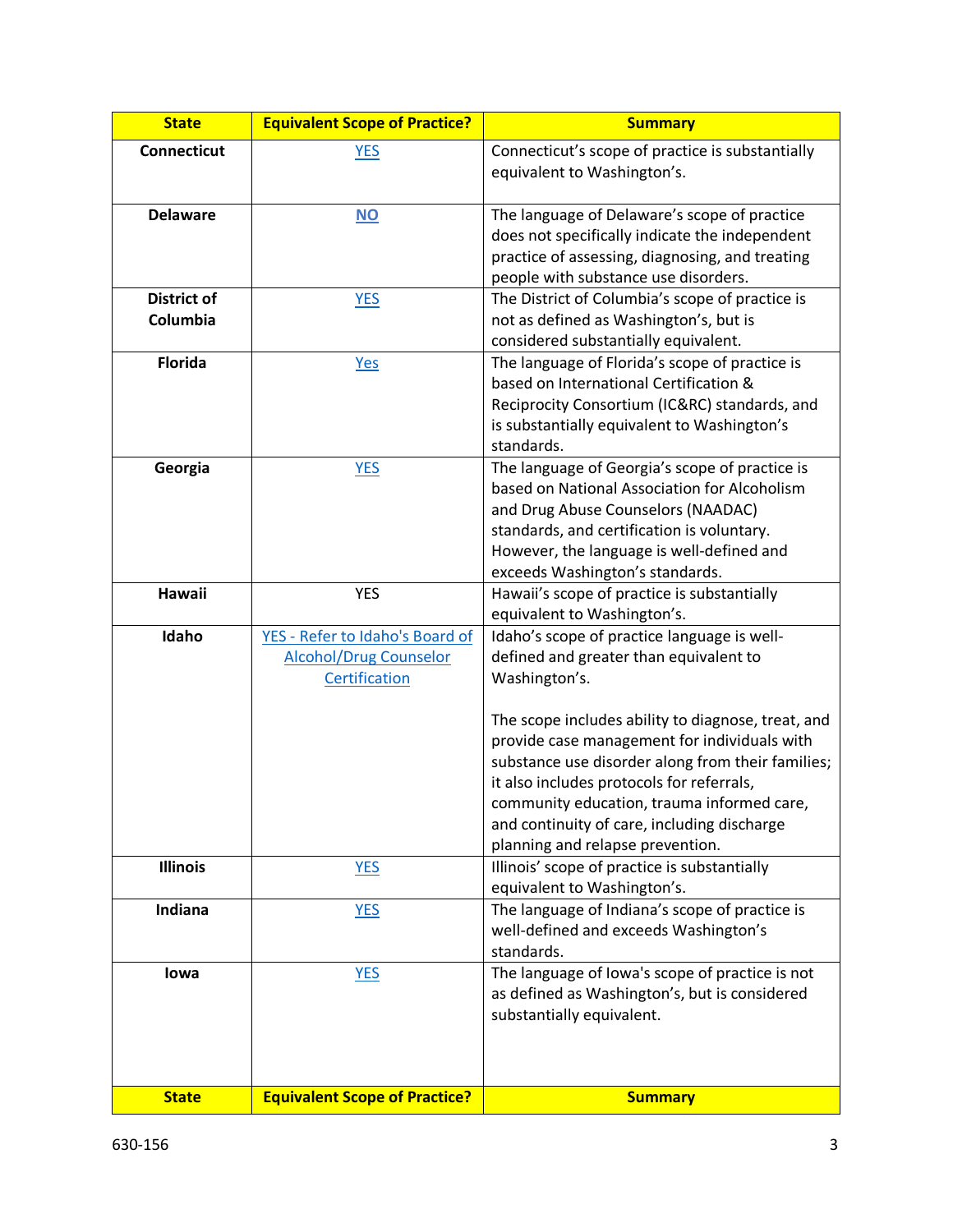| <b>Kansas</b>        | <b>YES</b>                           | Kansas's scope of practice is substantially        |
|----------------------|--------------------------------------|----------------------------------------------------|
|                      |                                      | equivalent to Washington's.                        |
| Kentucky             | <b>NO</b>                            | Although the language of Kentucky's scope of       |
|                      |                                      | practice allows assessment and counseling, it      |
|                      |                                      | does not specifically indicate the independent     |
|                      |                                      | practice of diagnosing and the treatment of        |
|                      |                                      | individuals with substance use disorders.          |
| Louisiana            | <b>YES</b>                           | Louisiana's scope of practice is not as defined as |
|                      |                                      | Washington's, but is considered substantially      |
|                      |                                      | equivalent.                                        |
| <b>Maine</b>         | <b>YES</b>                           | Maine's scope of practice is not as defined as     |
|                      |                                      | Washington's, but is considered substantially      |
|                      |                                      | equivalent.                                        |
| <b>Maryland</b>      | $NO$                                 | Although Maryland's scope language allows goal     |
|                      |                                      | setting and planning of courses of action, it does |
|                      |                                      | not indicate the independent practice of           |
|                      |                                      | diagnosis and treatment of individuals with        |
|                      |                                      | substance use disorders.                           |
| <b>Massachusetts</b> | <b>YES</b>                           | The language of Massachusetts's scope of           |
|                      |                                      | practice is based on International Certification & |
|                      |                                      | Reciprocity Consortium (IC&RC) standards, and      |
|                      |                                      | is substantially equivalent to Washington's.       |
| <b>Michigan</b>      | <b>YES</b>                           | The language of Michigan's scope of practice is    |
|                      |                                      | not as defined as Washington's, but is             |
|                      |                                      | considered substantially equivalent.               |
| Minnesota            | <b>YES</b>                           | Minnesota's scope of practice language is          |
|                      |                                      | substance use disorder focused and is              |
|                      |                                      | substantially equivalent to Washington's.          |
| <b>Mississippi</b>   | <b>NO</b>                            | The language of Mississippi's scope of practice    |
|                      |                                      | does not specifically indicate the independent     |
|                      |                                      | practice of assessing, diagnosing, and the         |
|                      |                                      | treatment of individuals with substance use        |
|                      |                                      | disorders.                                         |
| <b>Missouri</b>      | <u>YES</u>                           | Missouri's scope of practice is not as defined as  |
|                      |                                      | Washington's, but is considered substantially      |
|                      |                                      | equivalent.                                        |
| <b>Montana</b>       | YES - Montana Code 37-35-            | Montana's scope of practice is similar to          |
|                      | <u>102</u>                           | Washington and is substantially equivalent.        |
|                      |                                      | The language includes gambling as part of the      |
|                      |                                      | counseling of addition.                            |
| <b>Nebraska</b>      | <b>YES</b>                           | The language of Nebraska's scope of practice is    |
|                      |                                      | well defined, substance use disorder focused,      |
|                      |                                      | and is substantially equivalent to Washington's.   |
|                      |                                      |                                                    |
|                      |                                      |                                                    |
|                      |                                      |                                                    |
| <b>State</b>         | <b>Equivalent Scope of Practice?</b> | <b>Summary</b>                                     |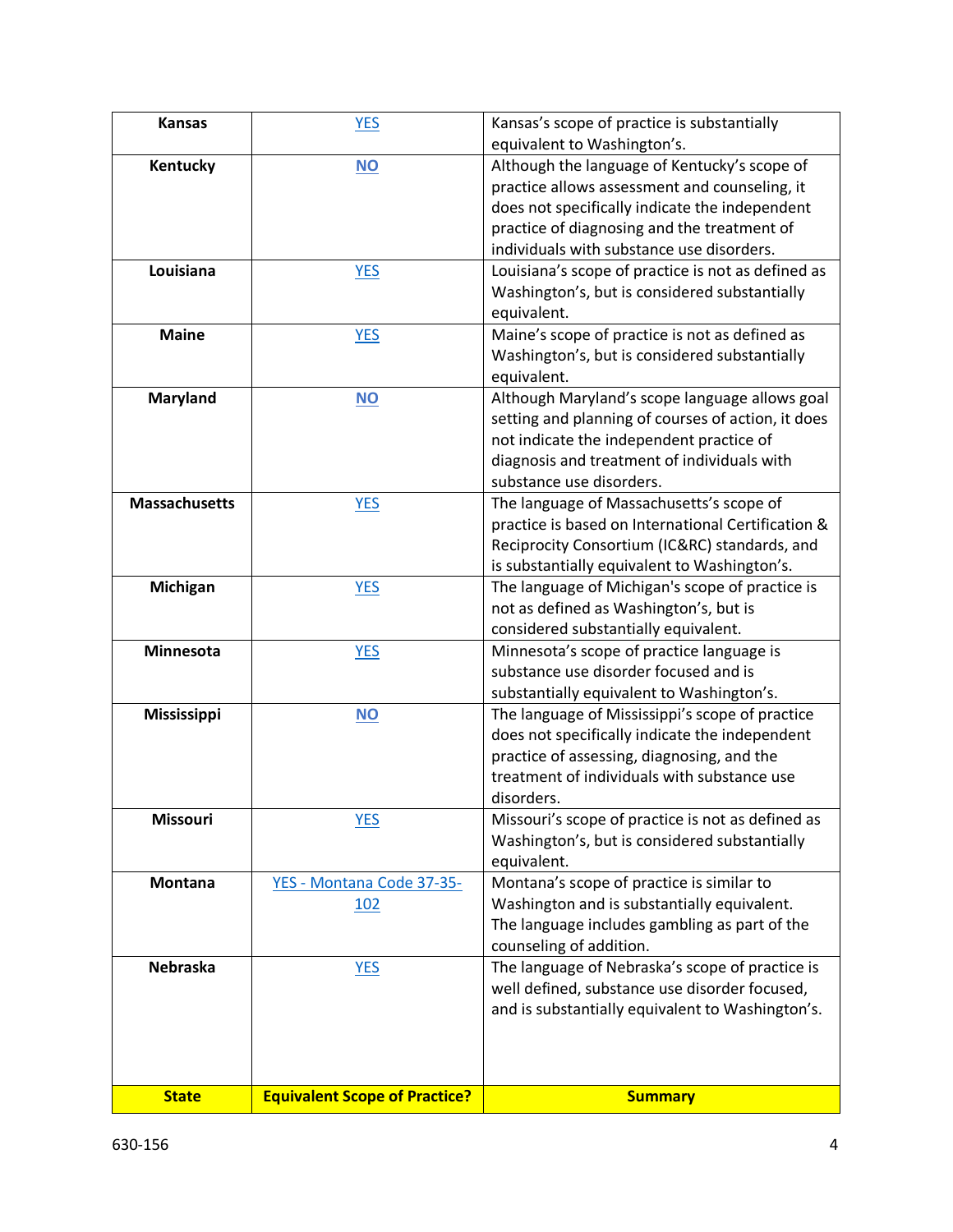| <b>Nevada</b>         | <b>YES</b>                                                                                    | Nevada's scope of practice is not as defined as<br>Washington's, but is considered substantially<br>equivalent.                                                                                                                                                                                                                                                   |
|-----------------------|-----------------------------------------------------------------------------------------------|-------------------------------------------------------------------------------------------------------------------------------------------------------------------------------------------------------------------------------------------------------------------------------------------------------------------------------------------------------------------|
| <b>New Hampshire</b>  | <b>YES</b>                                                                                    | The language of New Hampshire's scope of<br>practice is not as defined as Washington's, but is<br>considered substantially equivalent.                                                                                                                                                                                                                            |
| <b>New Jersey</b>     | $NO$                                                                                          | The language of New Jersey's scope of practice<br>does not specifically indicate the independent<br>practice of assessing, diagnosing, and the<br>treatment of individuals with substance use<br>disorders.                                                                                                                                                       |
| <b>New Mexico</b>     | <b>YES</b>                                                                                    | New Mexico's scope of practice is substantially<br>equivalent to Washington.                                                                                                                                                                                                                                                                                      |
| <b>New York</b>       | <b>YES</b>                                                                                    | New York's scope of practice is not as defined as<br>Washington's, but is considered substantially<br>equivalent.                                                                                                                                                                                                                                                 |
| <b>North Carolina</b> | <b>YES</b>                                                                                    | North Carolina's scope of practice is well<br>defined, substance use disorder focused, and is<br>substantially equivalent to Washington.                                                                                                                                                                                                                          |
| <b>North Dakota</b>   | <b>NO</b>                                                                                     | North Dakota does not have a scope of practice<br>that is clearly defined in statute or<br>administrative code.                                                                                                                                                                                                                                                   |
| Ohio                  | <b>YES</b>                                                                                    | Ohio's scope of practice is substance use<br>disorder focused and substantially equivalent to<br>Washington.                                                                                                                                                                                                                                                      |
| <b>Oklahoma</b>       | <b>YES</b>                                                                                    | Oklahoma's scope of practice is well defined,<br>substance use disorder focused, and is<br>substantially equivalent to Washington.                                                                                                                                                                                                                                |
| Oregon                | <b>YES - Refer to Oregon</b><br>credential Application with<br>full list of core competencies | Oregon's scope of practice is similar to<br>Washington, however could be considered<br>greater than equivalent. The language in the<br>scope of practice includes therapy for families in<br>addition to individuals, and includes safety and<br>risk assessments, documentation requirements,<br>and the coordination of further services that<br>may be needed. |
| Pennsylvania          | <b>YES</b>                                                                                    | The language of Pennsylvania's scope of practice<br>is not as defined as Washington's and<br>certification is voluntary. However, the scope is<br>substantially equivalent to Washington's.                                                                                                                                                                       |
| <b>Rhode Island</b>   | <b>YES</b>                                                                                    | Rhode Island's scope of practice is not as<br>defined as Washington's, but is considered<br>substantially equivalent.                                                                                                                                                                                                                                             |
| <b>State</b>          | <b>Equivalent Scope of Practice?</b>                                                          | <b>Summary</b>                                                                                                                                                                                                                                                                                                                                                    |